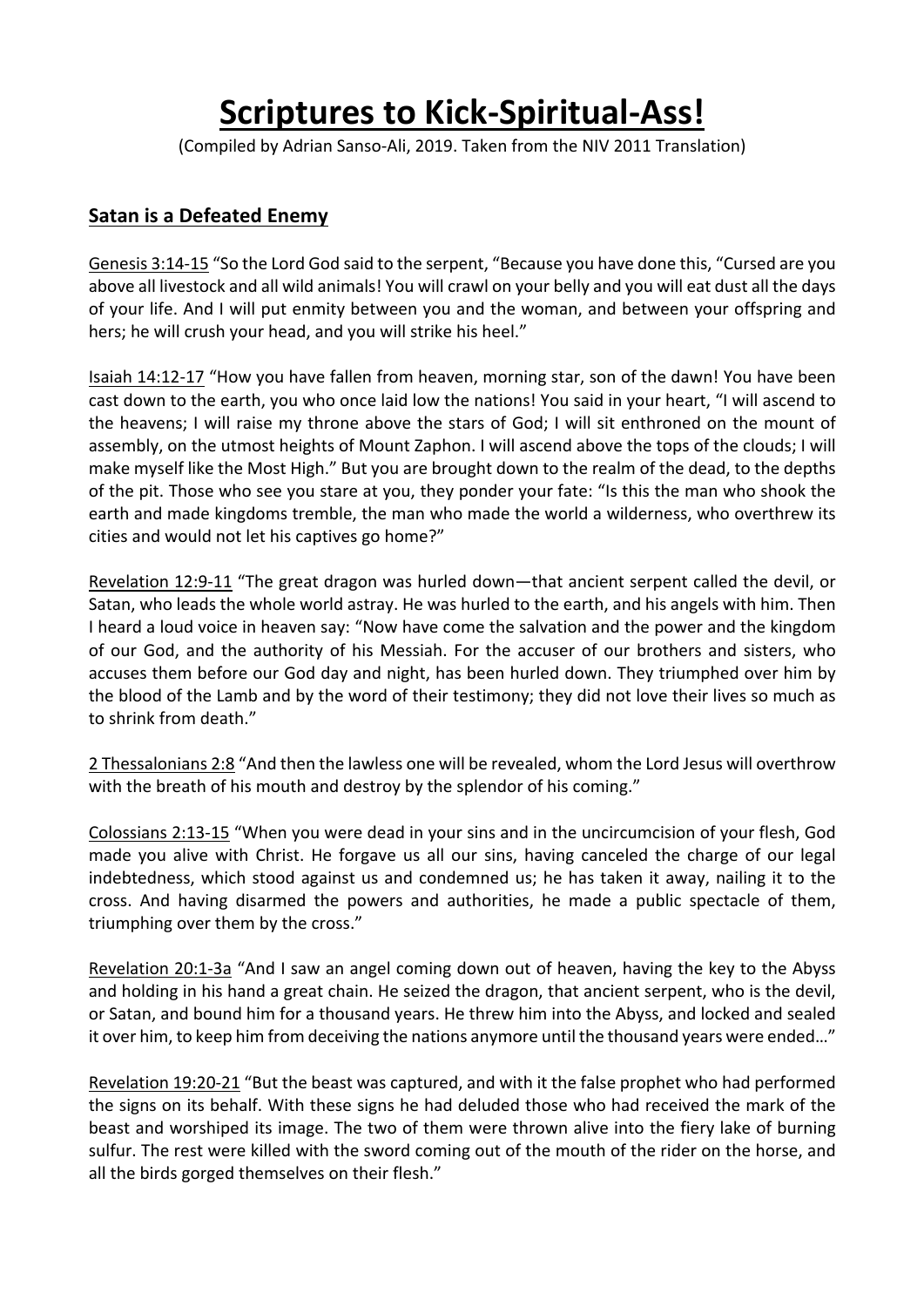#### **Jesus Had Absolute Power Over Demons**

Mark 1:23-27 "Just then a man in their synagogue who was possessed by an impure spirit cried out, "What do you want with us, Jesus of Nazareth? Have you come to destroy us? I know who you are the Holy One of God!" "Be quiet!" said Jesus sternly. "Come out of him!" The impure spirit shook the man violently and came out of him with a shriek. The people were all so amazed that they asked each other, "What is this? A new teaching—and with authority! He even gives orders to impure spirits and they obey him."

Matthew 4:24 "News about him spread all over Syria, and people brought to him all who were ill with various diseases, those suffering severe pain, the demon-possessed, those having seizures, and the paralyzed; and he healed them."

Matthew 8:16 "When evening came, many who were demon-possessed were brought to him, and he drove out the spirits with a word and healed all the sick."

Matthew 8:28-32 "When he arrived at the other side in the region of the Gadarenes, two demonpossessed men coming from the tombs met him. They were so violent that no one could pass that way. "What do you want with us, Son of God?" they shouted. "Have you come here to torture us before the appointed time?" Some distance from them a large herd of pigs was feeding. The demons begged Jesus, "If you drive us out, send us into the herd of pigs." He said to them, "Go!" So they came out and went into the pigs, and the whole herd rushed down the steep bank into the lake and died in the water."

Mark 5:2-15 "When Jesus got out of the boat, a man with an impure spirit came from the tombs to meet him. This man lived in the tombs, and no one could bind him anymore, not even with a chain. For he had often been chained hand and foot, but he tore the chains apart and broke the irons on his feet. No one was strong enough to subdue him. Night and day among the tombs and in the hills he would cry out and cut himself with stones. When he saw Jesus from a distance, he ran and fell on his knees in front of him. He shouted at the top of his voice, "What do you want with me, Jesus, Son of the Most High God? In God's name don't torture me!" For Jesus had said to him, "Come out of this man, you impure spirit!" Then Jesus asked him, "What is your name?" "My name is Legion," he replied, "for we are many." And he begged Jesus again and again not to send them out of the area. A large herd of pigs was feeding on the nearby hillside. The demons begged Jesus, "Send us among the pigs; allow us to go into them." He gave them permission, and the impure spirits came out and went into the pigs. The herd, about two thousand in number, rushed down the steep bank into the lake and were drowned. Those tending the pigs ran off and reported this in the town and countryside, and the people went out to see what had happened. When they came to Jesus, they saw the man who had been possessed by the legion of demons, sitting there, dressed and in his right mind; and they were afraid."

Luke 8:27-36 "When Jesus stepped ashore, he was met by a demon-possessed man from the town. For a long time this man had not worn clothes or lived in a house, but had lived in the tombs. When he saw Jesus, he cried out and fell at his feet, shouting at the top of his voice, "What do you want with me, Jesus, Son of the Most High God? I beg you, don't torture me!" For Jesus had commanded the impure spirit to come out of the man. Many times it had seized him, and though he was chained hand and foot and kept under guard, he had broken his chains and had been driven by the demon into solitary places. Jesus asked him, "What is your name?" "Legion," he replied, because many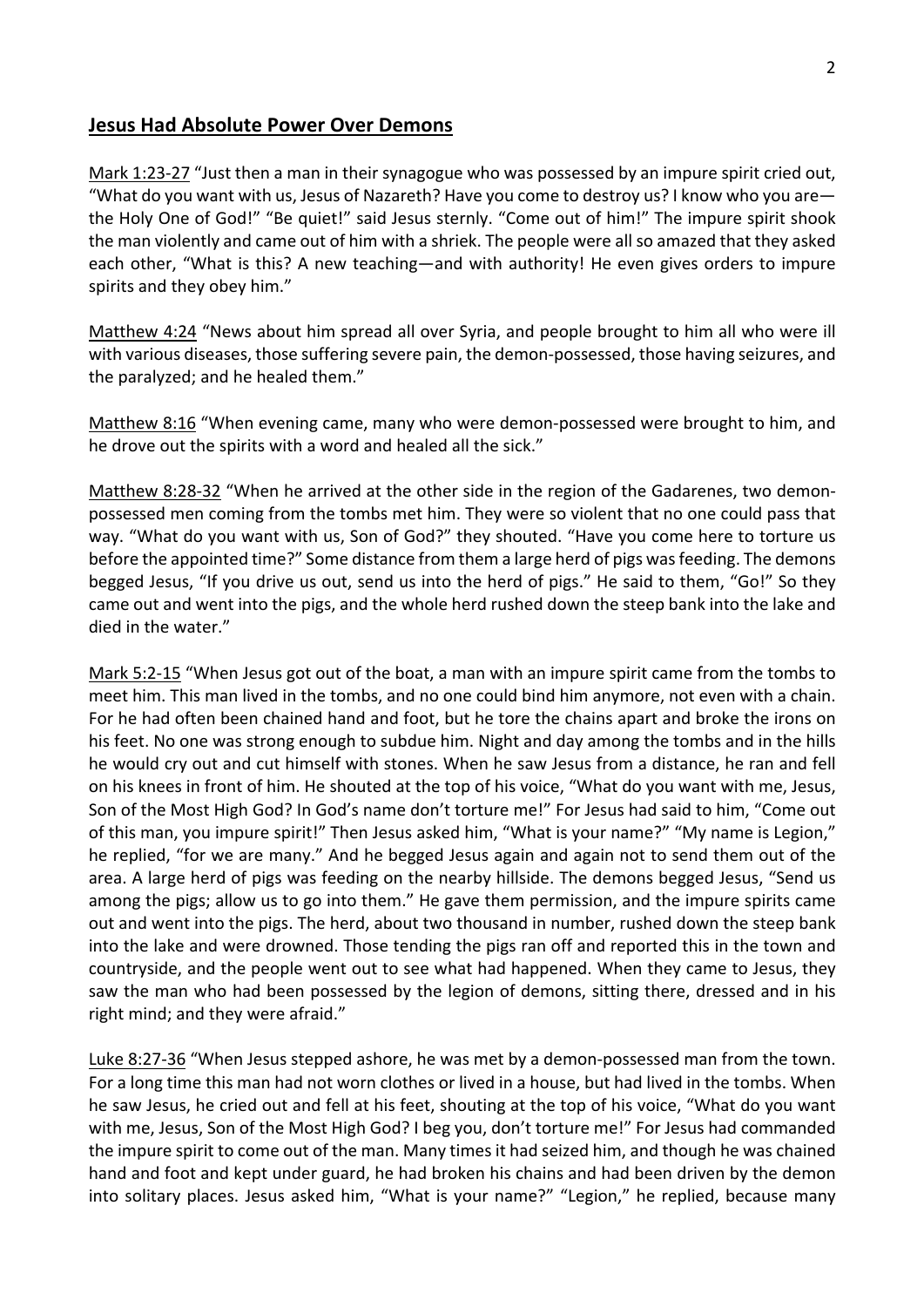demons had gone into him. And they begged Jesus repeatedly not to order them to go into the Abyss. A large herd of pigs was feeding there on the hillside. The demons begged Jesus to let them go into the pigs, and he gave them permission. When the demons came out of the man, they went into the pigs, and the herd rushed down the steep bank into the lake and was drowned. When those tending the pigs saw what had happened, they ran off and reported this in the town and countryside, and the people went out to see what had happened. When they came to Jesus, they found the man from whom the demons had gone out, sitting at Jesus' feet, dressed and in his right mind; and they were afraid. Those who had seen it told the people how the demon-possessed man had been cured."

Matthew 9:32-33 "While they were going out, a man who was demon-possessed and could not talk was brought to Jesus. And when the demon was driven out, the man who had been mute spoke. The crowd was amazed and said, "Nothing like this has ever been seen in Israel."

Luke 11:14 "Jesus was driving out a demon that was mute. When the demon left, the man who had been mute spoke, and the crowd was amazed."

Matthew 12:22 "Then they brought him a demon-possessed man who was blind and mute, and Jesus healed him, so that he could both talk and see."

Matthew 15:22,28 "A Canaanite woman from that vicinity came to him, crying out, "Lord, Son of David, have mercy on me! My daughter is demon-possessed and suffering terribly…" … Then Jesus said to her, "Woman, you have great faith! Your request is granted." And her daughter was healed at that moment."

Mark 7:25-26,29-30 "In fact, as soon as she heard about him, a woman whose little daughter was possessed by an impure spirit came and fell at his feet. The woman was a Greek, born in Syrian Phoenicia. She begged Jesus to drive the demon out of her daughter… Then he told her, "For such a reply, you may go; the demon has left your daughter." She went home and found her child lying on the bed, and the demon gone."

Matthew 17:14-15,18 "When they came to the crowd, a man approached Jesus and knelt before him. "Lord, have mercy on my son," he said. "He has seizures and is suffering greatly. He often falls into the fire or into the water…" … Jesus rebuked the demon, and it came out of the boy, and he was healed at that moment."

Luke 9:38-39,42 "A man in the crowd called out, "Teacher, I beg you to look at my son, for he is my only child. A spirit seizes him and he suddenly screams; it throws him into convulsions so that he foams at the mouth. It scarcely ever leaves him and is destroying him…" … Even while the boy was coming, the demon threw him to the ground in a convulsion. But Jesus rebuked the impure spirit, healed the boy and gave him back to his father."

Mark 9:17-27 "A man in the crowd answered, "Teacher, I brought you my son, who is possessed by a spirit that has robbed him of speech. Whenever it seizes him, it throws him to the ground. He foams at the mouth, gnashes his teeth and becomes rigid. I asked your disciples to drive out the spirit, but they could not." "You unbelieving generation," Jesus replied, "how long shall I stay with you? How long shall I put up with you? Bring the boy to me." So they brought him. When the spirit saw Jesus, it immediately threw the boy into a convulsion. He fell to the ground and rolled around, foaming at the mouth. Jesus asked the boy's father, "How long has he been like this?" "From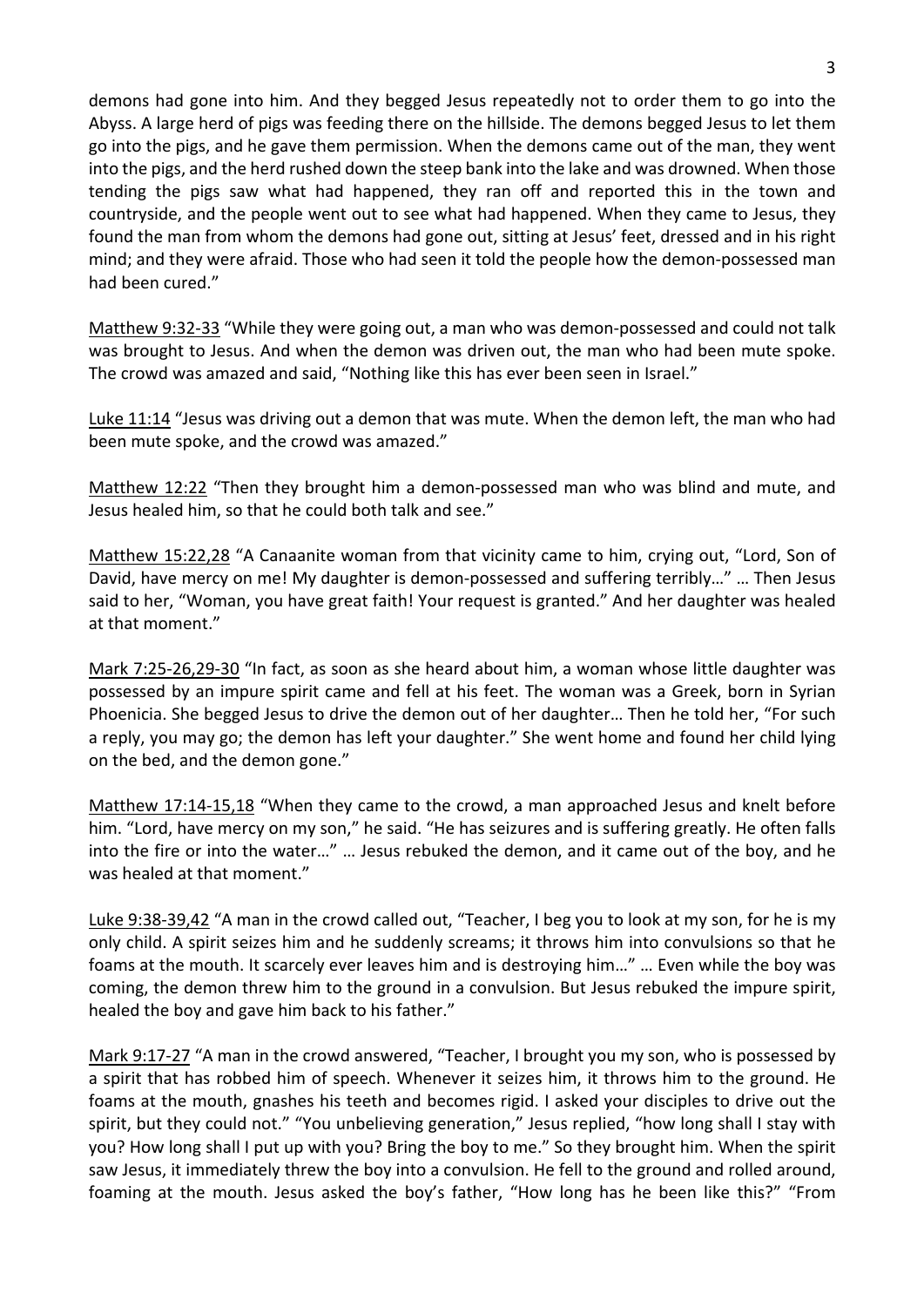childhood," he answered. "It has often thrown him into fire or water to kill him. But if you can do anything, take pity on us and help us." " 'If you can'?" said Jesus. "Everything is possible for one who believes." Immediately the boy's father exclaimed, "I do believe; help me overcome my unbelief!" When Jesus saw that a crowd was running to the scene, he rebuked the impure spirit. "You deaf and mute spirit," he said, "I command you, come out of him and never enter him again." The spirit shrieked, convulsed him violently and came out. The boy looked so much like a corpse that many said, "He's dead." But Jesus took him by the hand and lifted him to his feet, and he stood up."

Luke 13:10-13 "On a Sabbath Jesus was teaching in one of the synagogues, and a woman was there who had been crippled by a spirit for eighteen years. She was bent over and could not straighten up at all. When Jesus saw her, he called her forward and said to her, "Woman, you are set free from your infirmity." Then he put his hands on her, and immediately she straightened up and praised God."

### **Jesus Gave This Power to Us**

Matthew 28:18-19a "Then Jesus came to them and said, "All authority in heaven and on earth has been given to me. Therefore go…"

Luke 9:1 "When Jesus had called the Twelve together, he gave them power and authority to drive out all demons and to cure diseases"

Mark 3:13-15 "Jesus went up on a mountainside and called to him those he wanted, and they came to him. He appointed twelve that they might be with him and that he might send them out to preach and to have authority to drive out demons."

Matthew 10:1,8 "Jesus called his twelve disciples to him and gave them authority to drive out impure spirits and to heal every disease and sickness… "Heal the sick, raise the dead, cleanse those who have leprosy, drive out demons. Freely you have received; freely give.""

Mark 6:7,13 "Calling the Twelve to him, he began to send them out two by two and gave them authority over impure spirits. They drove out many demons and anointed many sick people with oil and healed them."

Mark 16:15-18 "He said to them, "Go into all the world and preach the gospel to all creation. Whoever believes and is baptized will be saved, but whoever does not believe will be condemned. And these signs will accompany those who believe: In my name they will drive out demons; they will speak in new tongues; they will pick up snakes with their hands; and when they drink deadly poison, it will not hurt them at all; they will place their hands on sick people, and they will get well."

Luke 10:16-19 ""Whoever listens to you listens to me; whoever rejects you rejects me; but whoever rejects me rejects him who sent me." The seventy-two returned with joy and said, "Lord, even the demons submit to us in your name." He replied, "I saw Satan fall like lightning from heaven. I have given you authority to trample on snakes and scorpions and to overcome all the power of the enemy; nothing will harm you."

Romans 16:20 "The God of peace will soon crush Satan under your feet. The grace of our Lord Jesus be with you."